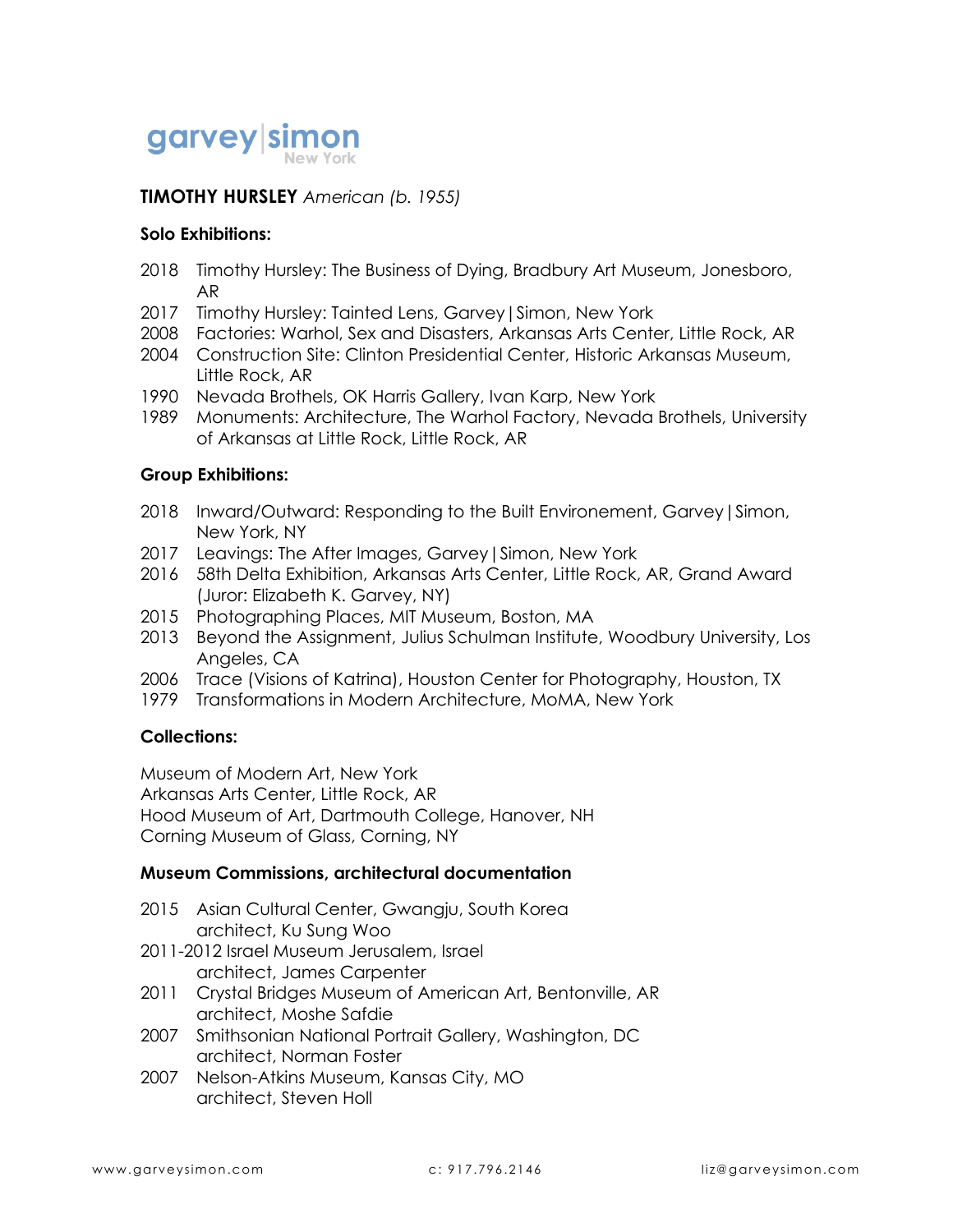- 2005 High Museum of Art, Atlanta, GA architect, Renzo Piano
- 2005 Figge Art Museum, Davenport, Iowa architect, David Chipperfield
- 2004-2008 Museum of Modern Art, New York architect, Yoshio Taniguchi
- 2002-2012 Nasher Sculpture Center, Dallas, TX architect, Renzo Piano
- 1997 Guggenheim Museum, Bilbao, Spain architect, Frank Gehry
- 1996 Museum of Contemporary Art San Diego, La Jolla, CA architect, Robert Venturi and Denise Scott Brown
- 1992 National Gallery of Canada, Ottawa Canada architect, Moshe Safdie
- 1985 Sackler Museum, Harvard Art Museums, Cambridge, MA architect, James Sterling
- 1981 Corning Museum of Glass, Corning, NY

# **Rural Studio Exhibitions**

- 2016 Reporting From The Front, Venice Biennale, Venice, Italy
- 2016 Extraordinary Playscapes, Design Museum Foundation, Boston, MA
- 2015 Sculpture Objects Functional Art And Design Fair, SOFA Chicago, Chicago, IL
- 2014 Re-Enchanting The World, Cité de l'Architecture et du Patrimoine, Paris, France
- 2010 Small Scale Big Change: New Architectures of Social Engagement, Museum of Modern Art, New York
- 2009 Rose Lee's House, University of Alabama , Sarah Moody Gallery of Art, Tuscaloosa AL
- 2008 Southern Exposure: Contemporary Regional Architecture, Virginia Center for Architecture, Richmond, VA
- 2005 Rural Studio: The Education of the Citizen Architect, Sao Paulo Biennial of Architecture and Design, Sao Paulo, Brazil
- 2004 Samuel Mockbee and The Rural Studio: Community Architecture, National Building Museum, Washington, DC
- 2004 Samuel Mockbee and The Rural Studio: Community Architecture, Scottsdale Museum of Contemporary Art, Scottsdale, Arizona
- 2003 Soto Minims ("Under The Minimum"), Col-legi d'Arquitectes de Catalunya (COAC), Barcelona, Spain
- 2003 Samuel Mockbee and The Rural Studio: Community Architecture, Birmingham Museum of Art, Birmingham, Alabama
- 2003 Just Build It! : Rural Studio, Architekturzentrum Wein, Vienna, Austria
- 2003 Wearing Architecture Inside Out, Rural Studio: Architecture as, Transgression and Ambiguity, Garanti Galeri, Istanbul Turkey
- 2002 The Whitney Museum of American Art, Biennial Exhibition, NY
- 2000 National Design Triennial; Design Culture Now, Smithsonian Cooper-Hewitt National Design Museum, New York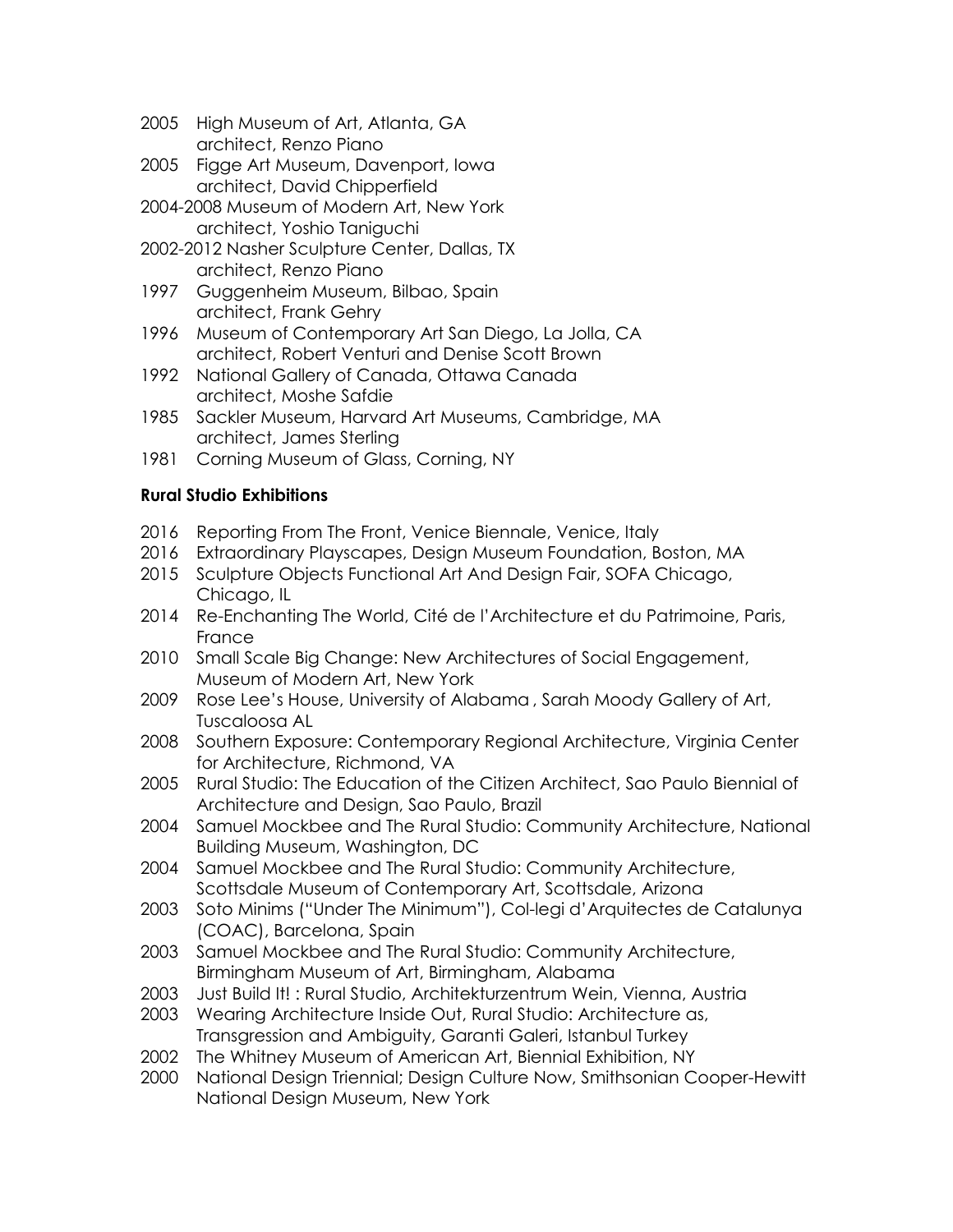# **Publications/Press**

- 2019 Morley, Jack Balderrama, "Photographer Timothy Hursley Shoots the Lurid Back Room Scenes of America," *The Architect's Newspaper*, October 22, 2019
- 2018 The Business of Dying, Tim Hursley, Oxford American Hickey, Jordan, "What Do Andy Warhol, Crystal Bridges, and Southern Funeral Homes Have in Common? One Man: Tim Hursley," *Arkansas Life*, February 21, 2018 Weiss, Haley, "Photographers Who Captures the Misfits, Drag Queens, and
- Starlets of Warhol's Factory," artsy.net, May 7, 2018 2017 Africa Modern, Ekow Eshun, KT Wong Foundation and Thomas Heatherwick Studio, Capetown Pasori, Cedar, "Timothy Hursley's Architectural Eye," *Interview Magazine*, May 18, 2017 "Photographer Timothy Hursley Captures Neglected Corners of America in New Exhibit," *The Architect's Newspaper*, May 24, 2017 Stern, Melissa, "A Photographer Captures the Sumptuous Loneliness of American Subcultures," *Hyperallergic*, May 12, 2017 Hill, John, "Hursley at Garvey|Simon," *Archidose,* May 10, 2017 Johnson, Sara, "Final Week to Catch 'Timothy Hursley: Tainted Lens' in New York," *Architect Magazine,* June 6, 2017
- 2016 Store Front Stunner, Ellis Widner, Arkansas Democrat Gazette, Little Rock, AR

Peacock, Leslie Newell, "The Two Heads of Hursley: Delta Winner," *Arkansas Times*, June 11, 2016

- 2016 Friend of the Studio Timothy Hursley, Rural Studio Newbern Times, Newbern, Alabama
- 2015 An Eye for Architecture, Michelle Parks, University of Arkansas, Fay Jones School of Architecture and Design, Fayetteville, AR
- 2014 Small Architecture Now, Alabama Silo, Philip Jodidio, Taschen, Cologne, Germany
- 2014 Taken by Storm, Allen Freeman, The American Scholar, Washington, DC
- 2013 Solost: The Beauty of a Broken Silo, Dave Anderson, Oxford American, youtube
- 2013 Broken Silo in Alabama is the Star of Weather Photos, Jess Baker, The Weather Channel, weather.com, Atlanta, GA
- 2013 The Silo Project, Christian Kerr, Made Paper, Birmingham AL
- 2012 Landscape with Artifact, J.C. Gabel, Oxford American Magazine, Little Rock, AR
- 2011 A Moving Question, Kevin Sloan, Landscape Architecture Magazine, Washington, DC
- 2011 A Moving Place, Kevin Sloan / Marilen Mendez, Arquine Magazine, Mexico City, Mexico
- 2003 Portfolio Timothy Hursley, Rural Studio, Nevada Brothels, Cervin Robinson| Places Journal, MIT and Berkeley Universities
- 1997 The Decoration of Houses of Ill Repute, Richard B. Woodward, 2Twice, New York